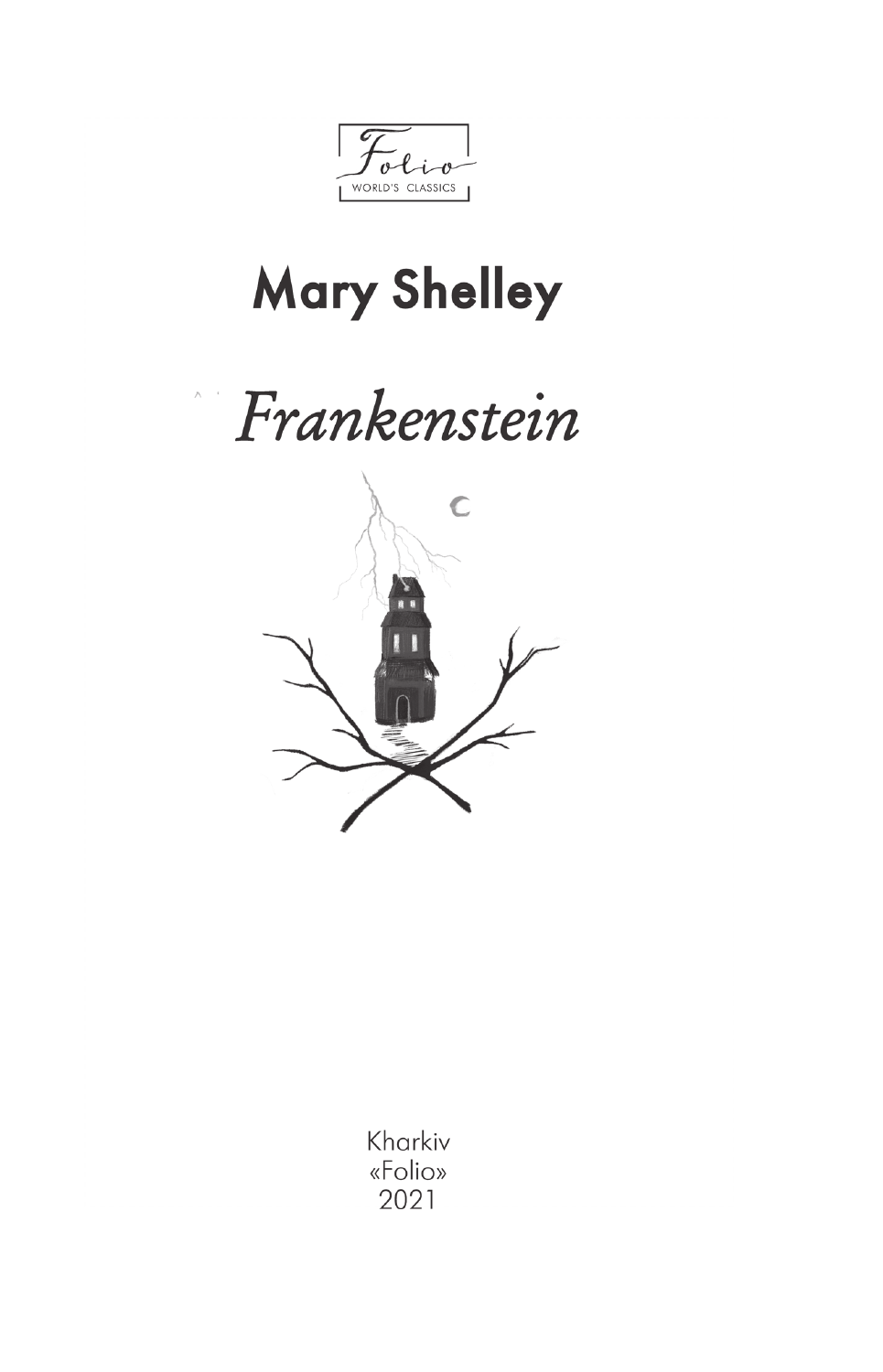### $\prod$   $_{\text{letter 1}}$

*To Mrs. Saville, England. St. Petersburgh, Dec. 11th, 17—.*

You will rejoice to hear that no disaster has accompanied the commencement of an enterprise which you have regarded with such evil forebodings. I arrived here yesterday, and my first task is to assure my dear sister of my welfare and increasing confidence in the success of my undertaking.

I am already far north of London, and as I walk in the streets of Petersburgh, I feel a cold northern breeze play upon my cheeks, which braces my nerves and fills me with delight. Do you understand this feeling? This breeze, which has travelled from the regions towards which I am advancing, gives me a foretaste of those icy climes. Inspirited by this wind of promise, my daydreams become more fervent and vivid. I try in vain to be persuaded that the pole is the seat of frost and desolation; it ever presents itself to my imagination as the region of beauty and delight. There, Margaret, the sun is for ever visible, its broad disk just skirting the horizon and diffusing a perpetual splendour. There—for with your leave, my sister, I will put some trust in preceding navigators—there snow and frost are banished; and, sailing over a calm sea, we may be wafted to a land surpassing in wonders and in beauty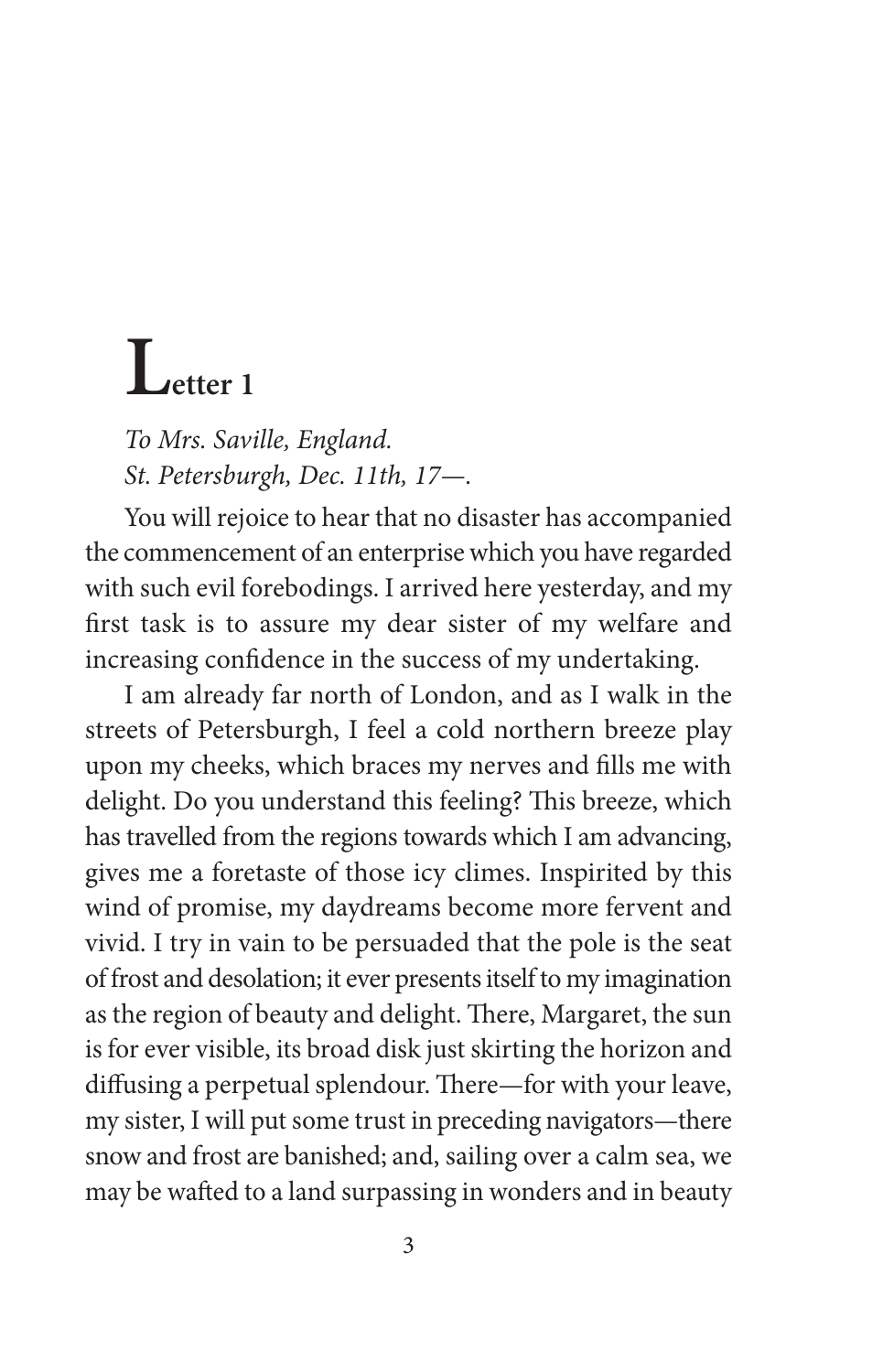every region hitherto discovered on the habitable globe. Its productions and features may be without example, as the phenomena of the heavenly bodies undoubtedly are in those undiscovered solitudes. What may not be expected in a country of eternal light? I may there discover the wondrous power which attracts the needle and may regulate a thousand celestial observations that require only this voyage to render their seeming eccentricities consistent for ever. I shall satiate my ardent curiosity with the sight of a part of the world never before visited, and may tread a land never before imprinted by the foot of man. These are my enticements, and they are sufficient to conquer all fear of danger or death and to induce me to commence this laborious voyage with the joy a child feels when he embarks in a little boat, with his holiday mates, on an expedition of discovery up his native river. But supposing all these conjectures to be false, you cannot contest the inestimable benefit which I shall confer on all mankind, to the last generation, by discovering a passage near the pole to those countries, to reach which at present so many months are requisite; or by ascertaining the secret of the magnet, which, if at all possible, can only be effected by an undertaking such as mine.

These reflections have dispelled the agitation with which I began my letter, and I feel my heart glow with an enthusiasm which elevates me to heaven, for nothing contributes so much to tranquillise the mind as a steady purpose—a point on which the soul may fix its intellectual eye. This expedition has been the favourite dream of my early years. I have read with ardour the accounts of the various voyages which have been made in the prospect of arriving at the North Pacific Ocean through the seas which surround the pole. You may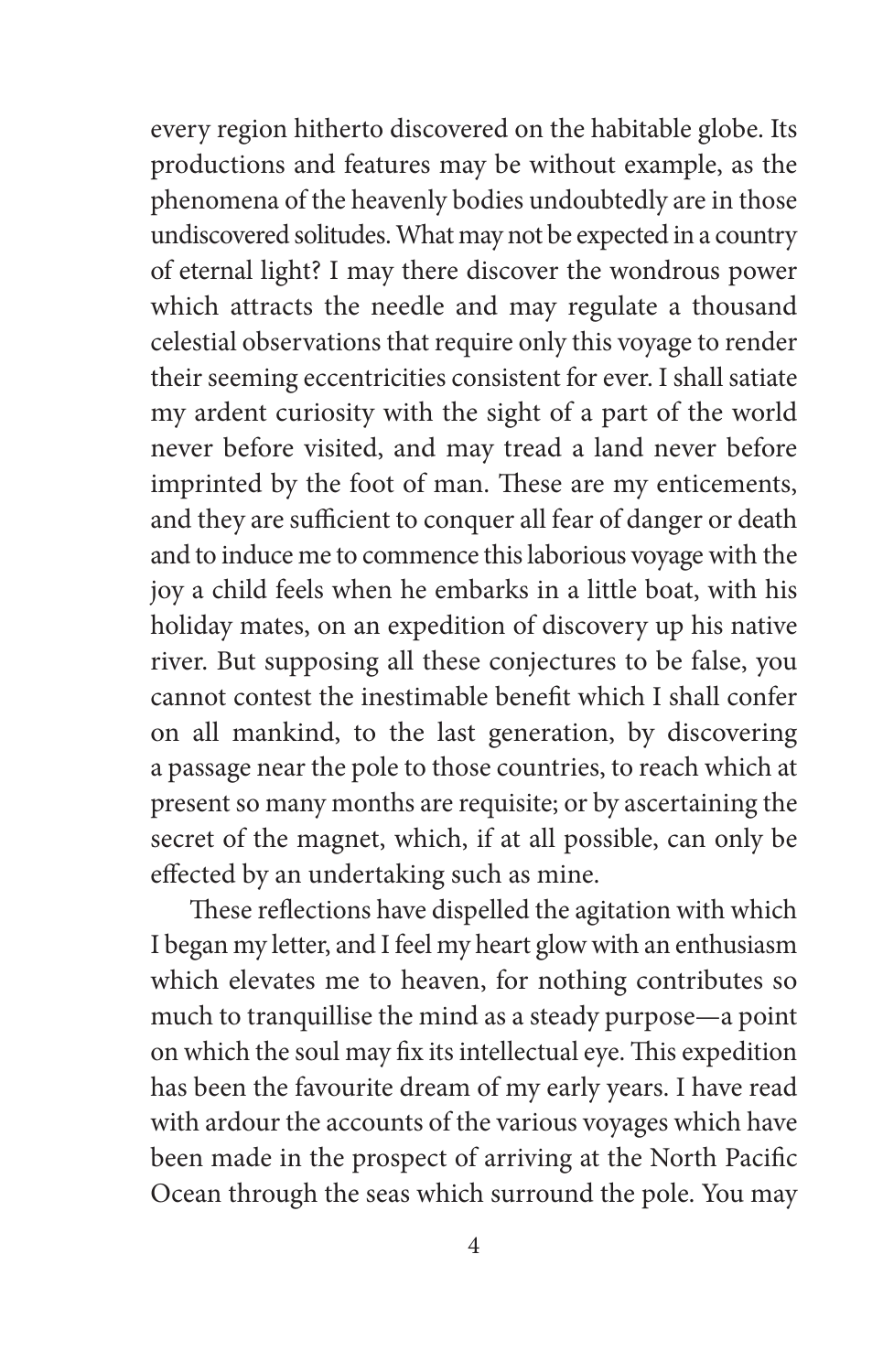Farewell, my dear, excellent Margaret. Heaven shower down blessings on you, and save me, that I may again and again testify my gratitude for all your love and kindness.

> *Your affectionate brother, R. Walton*

## **Letter 2**

*To Mrs. Saville, England. Archangel, 28th March, 17—.*

How slowly the time passes here, encompassed as I am by frost and snow! Yet a second step is taken towards my enterprise. I have hired a vessel and am occupied in collecting my sailors; those whom I have already engaged appear to be men on whom I can depend and are certainly possessed of dauntless courage.

But I have one want which I have never yet been able to satisfy, and the absence of the object of which I now feel as a most severe evil, I have no friend, Margaret: when I am glowing with the enthusiasm of success, there will be none to participate my joy; if I am assailed by disappointment, no one will endeavour to sustain me in dejection. I shall commit my thoughts to paper, it is true; but that is a poor medium for the communication of feeling. I desire the company of a man who could sympathise with me, whose eyes would reply to mine. You may deem me romantic, my dear sister, but I bitterly feel the want of a friend. I have no one near me, gentle yet courageous, possessed of a cultivated as well as of a capacious mind, whose tastes are like my own, to approve or amend my plans. How would such a friend repair the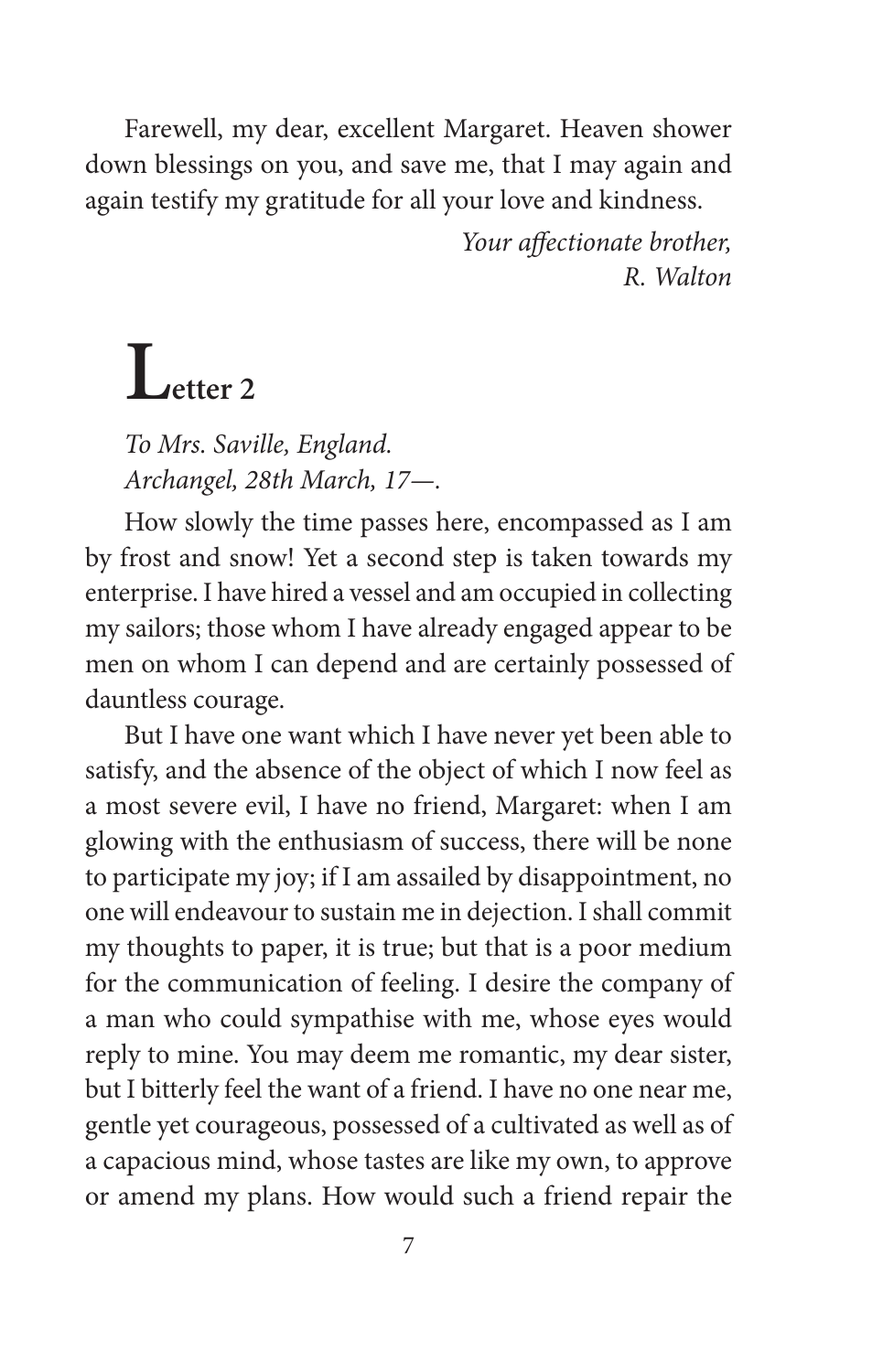#### **Chapter 1**

 $\prod$  am by birth a Genevese, and my family is one of the most distinguished of that republic. My ancestors had been for many years counsellors and syndics, and my father had filled several public situations with honour and reputation. He was respected by all who knew him for his integrity and indefatigable attention to public business. He passed his younger days perpetually occupied by the affairs of his country; a variety of circumstances had prevented his marrying early, nor was it until the decline of life that he became a husband and the father of a family.

As the circumstances of his marriage illustrate his character, I cannot refrain from relating them. One of his most intimate friends was a merchant who, from a flourishing state, fell, through numerous mischances, into poverty. This man, whose name was Beaufort, was of a proud and unbending disposition and could not bear to live in poverty and oblivion in the same country where he had formerly been distinguished for his rank and magnificence. Having paid his debts, therefore, in the most honourable manner, he retreated with his daughter to the town of Lucerne, where he lived unknown and in wretchedness. My father loved Beaufort with the truest friendship and was deeply grieved by his retreat in these unfortunate circumstances.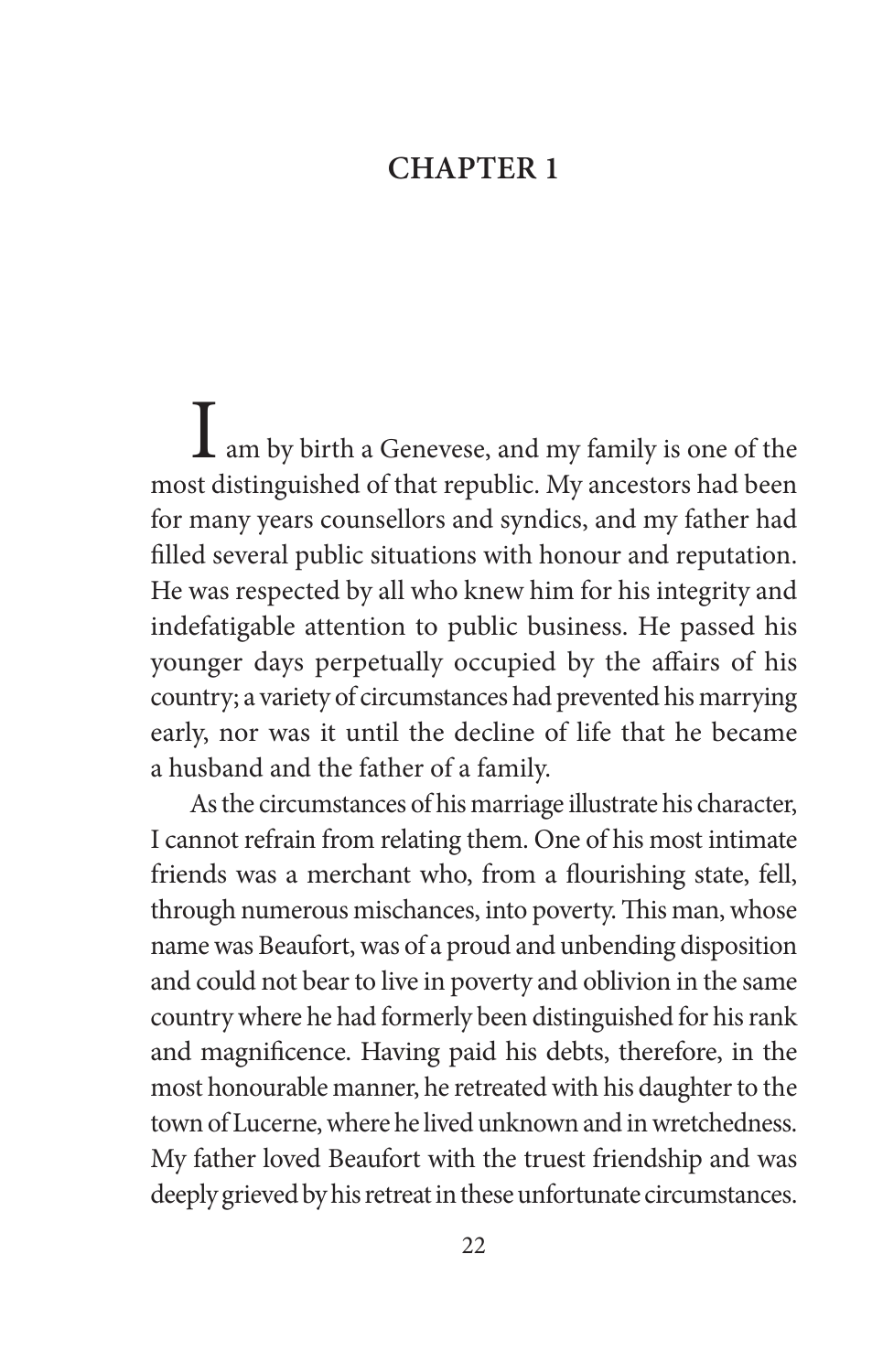He bitterly deplored the false pride which led his friend to a conduct so little worthy of the affection that united them. He lost no time in endeavouring to seek him out, with the hope of persuading him to begin the world again through his credit and assistance.

Beaufort had taken effectual measures to conceal himself, and it was ten months before my father discovered his abode. Overjoyed at this discovery, he hastened to the house, which was situated in a mean street near the Reuss. But when he entered, misery and despair alone welcomed him. Beaufort had saved but a very small sum of money from the wreck of his fortunes, but it was sufficient to provide him with sustenance for some months, and in the meantime he hoped to procure some respectable employment in a merchant's house. The interval was, consequently, spent in inaction; his grief only became more deep and rankling when he had leisure for reflection, and at length it took so fast hold of his mind that at the end of three months he lay on a bed of sickness, incapable of any exertion.

His daughter attended him with the greatest tenderness, but she saw with despair that their little fund was rapidly decreasing and that there was no other prospect of support. But Caroline Beaufort possessed a mind of an uncommon mould, and her courage rose to support her in her adversity. She procured plain work; she plaited straw and by various means contrived to earn a pittance scarcely sufficient to support life.

Several months passed in this manner. Her father grew worse; her time was more entirely occupied in attending him; her means of subsistence decreased; and in the tenth month her father died in her arms, leaving her an orphan